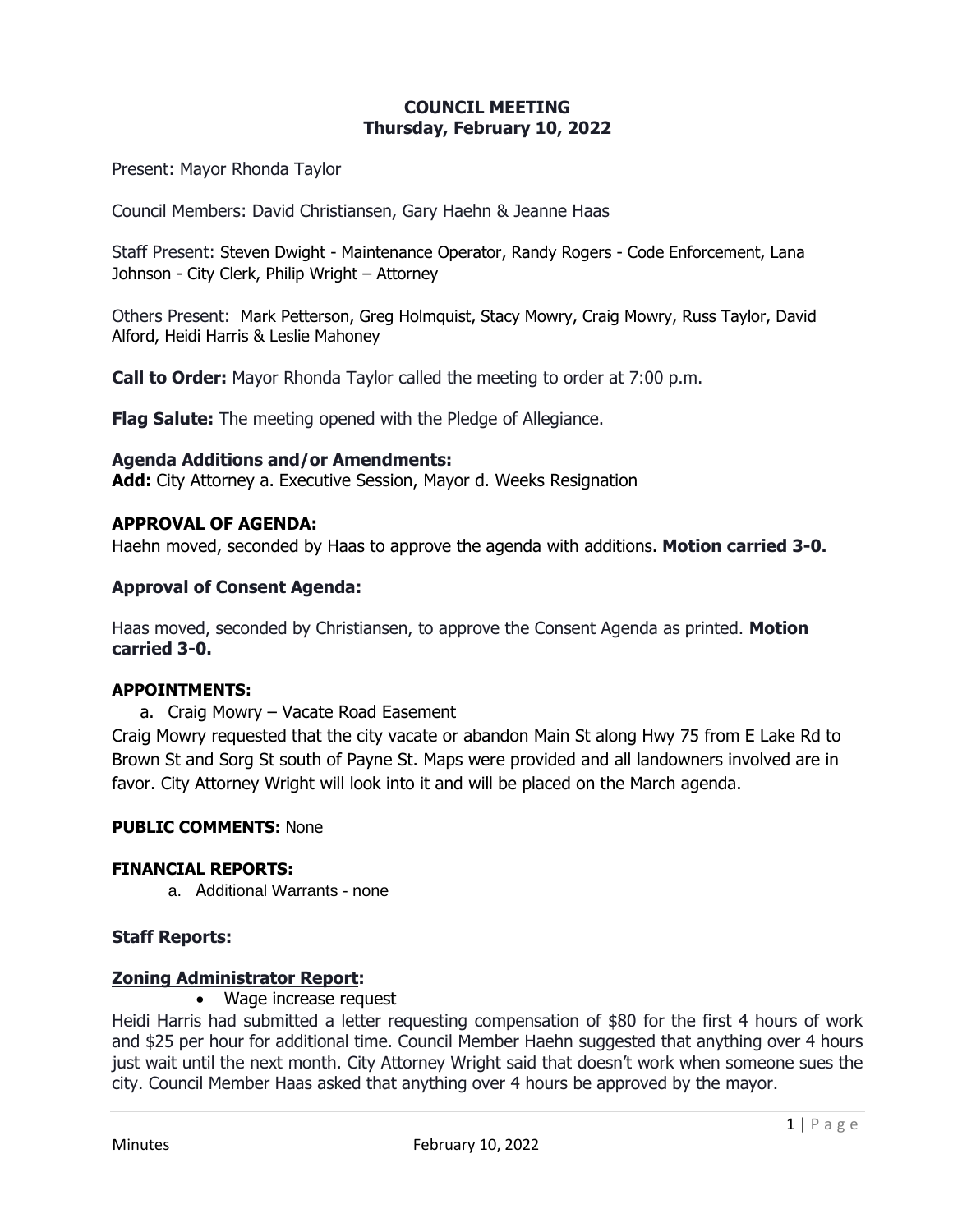Christiansen moved, to accept the terms of letter, \$80 for the first 4 hours and after mayoral approval \$25 for additional hours. Motion was withdrawn.

Christiansen moved, seconded by Haas to accept the terms of letter from permanent zoning administrator Harris, \$80 for the first 4 hours and after mayoral approval \$25 for additional hours. **Motion carried 2-1. Haehn opposed.**

Zoning Administrator Harris left at 7:37

### **Code Enforcement Officer:**

• Code Enforcement Rogers reported that his office equipment was in and he was working on forms, reading up on the City Code and would be getting an article together for the next newsletter. He plans to be working with residents on getting their pets registered. Maintenance Operator Dwight will purchase the sheetrock to complete a wall in the code enforcement office and repair some lights.

#### **Maintenance Operator Report:**

• Fire Station meter pit – still working on quotes, COVID has everyone behind.

#### **City Clerk Report:**

• Training Opportunities

Haas moved, seconded by Christiansen to approve the city clerk attending the CCMFOA 2022 Spring Conference March 16 – 18, 2022 in Manhattan at \$335, 3 nights of hotel at \$250 plus travel and meals not covered by the conference. **Motion carried 3-0.**

- Community Building Calendar
	- *February -* 5<sup>th</sup> Private Event, 8<sup>th</sup> New Strawn Library, 15<sup>th</sup> IBEW *March –* 5<sup>th</sup> Ducks Unlimited, 8<sup>th</sup> – New Strawn Library, 12<sup>th</sup> Private Event, 15<sup>th</sup> IBEW, 31<sup>st</sup> Showcase of New Strawn

#### **City Attorney Report**:

• Executive Session

Haas moved, seconded by Christiansen to go into executive session at 7:55 for 10 minutes pursuant to discuss matters that are privileged under attorney client relationship regarding potential litigation against the city under the Kansas Open Meetings Act (KOMA) in the back room of City Hall including city council, city clerk, city attorney and city attorney's assistant. **Motion carried 3-0.** Returned at 8:05.

City Attorney Wright explained that MT Networks had collected from their New Strawn customers and paid the City of New Strawn \$2,324.60 in franchise fees. A letter will be mailed out to those customers who will be able to sign a release and received their refund.

Haas moved, seconded by Haehn to grant authority to payback a sum up to \$2,324.60 to come out of the general fund. **Motion carried 3-0.**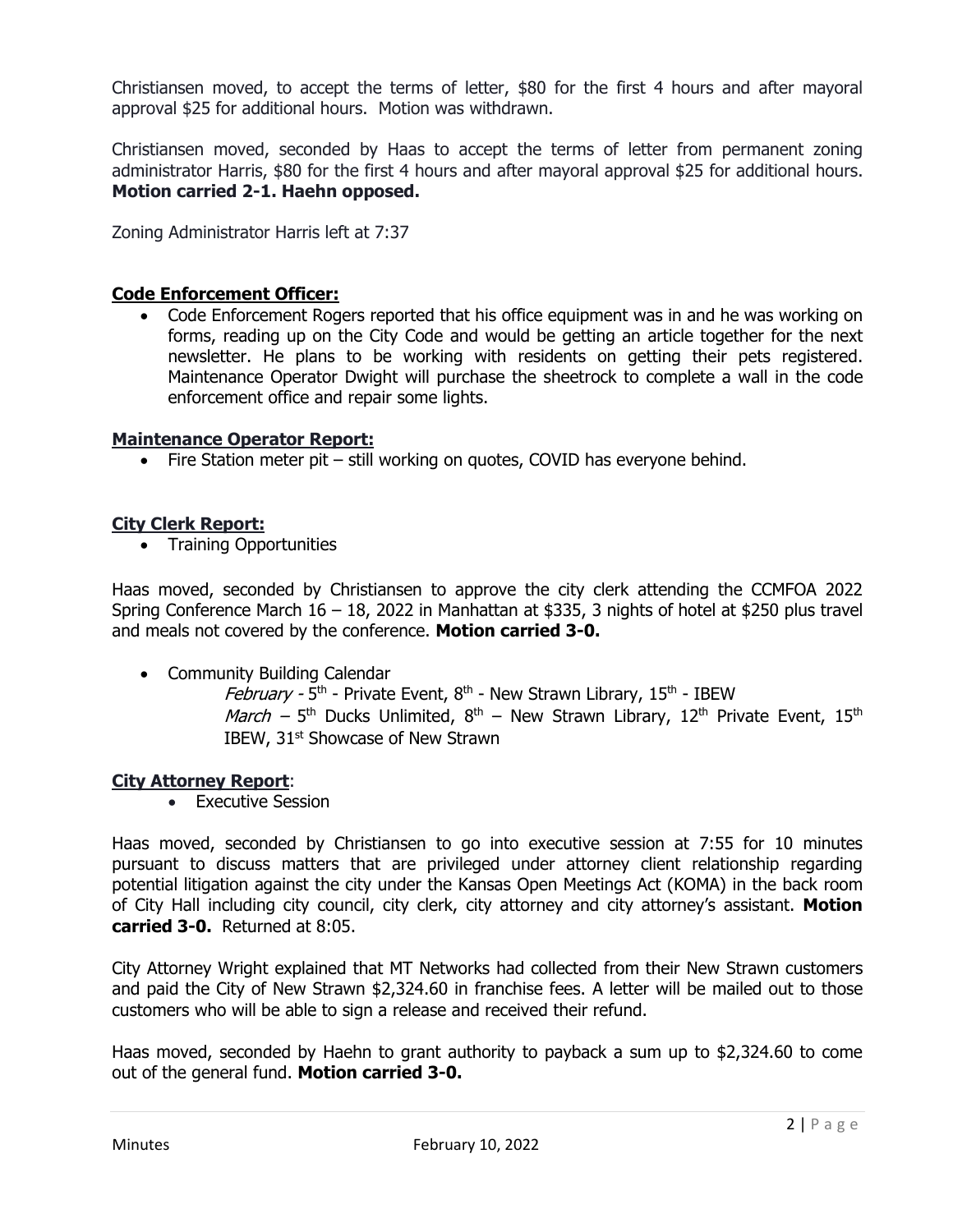# **Mayor's Report:**

a. Work Session Potential Date

Mayor Taylor asked that everyone look at their calendars for dates. This will be tabled until the city has a full council.

b. City Shirts

Mayor Taylor advised the council that the city employees would be getting shirts with the City of New Strawn embroidered on them for meetings and conferences. She also asked the council if they would like to provide their own shirts for embroidery at their own cost.

c. Two Year Goals – Each Department

Will be discussed at the work session.

d. Weeks Resignation

A letter of resignation was dropped off at City Hall by Council Member Weeks this afternoon.

Haas moved, seconded by Christiansen to accept the resignation of Weeks, with regret, thanking him for his service. **Motion carried 3-0.**

# **Finance and Economic Development:** Jeanne Haas

- a. Finance Update 2021 Totals New 2021 spreadsheets should be available at the next council meeting.
	- b. Tax Exemption Property Tax

The city was denied exemption because it was an empty lot and there were no plans to use it. Add this to the March agenda.

# **Community Building Report:** David Christiansen

Council Member Christiansen has not been able to meet with former Council Member Croll and Mike Abendroth to find out what plans had been made for the community building. He did request a quote from Abendroth Builders with no response so has requested quotes from other builders.

## **Utility Report:** Jim Weeks

- a. Water Usage & Loss Report
- b. Water Maintenance Rates Town Vs Hillside Addition

Council Member Haas handed out a spreadsheet showing a breakdown of the water receipts and profits since 2014 for maintenance fee review.

Maintenance Operator Dwight explained that Hillside is charged more per gallon since they don't pay property taxes in town. The council is looking at lowering maintenance fees but not water rates.

## **Street Report:** Rhonda Taylor

## **Public Relations:** Jeanne Haas

a. March 31, 2022 – Showcase of New Strawn

The city is partnering with the Coffey County Chamber or Commerce for a New Strawn, After 5 Business Showcase from 5-7 on March 31<sup>st</sup>, 2022. All New Strawn businesses are invited. Haas moved, seconded by Haehn to allow up to \$250 for showcase expenses to be used out of general funds. **Motion carried 3-0.**

b. June 11, 2022 – Strawnfest